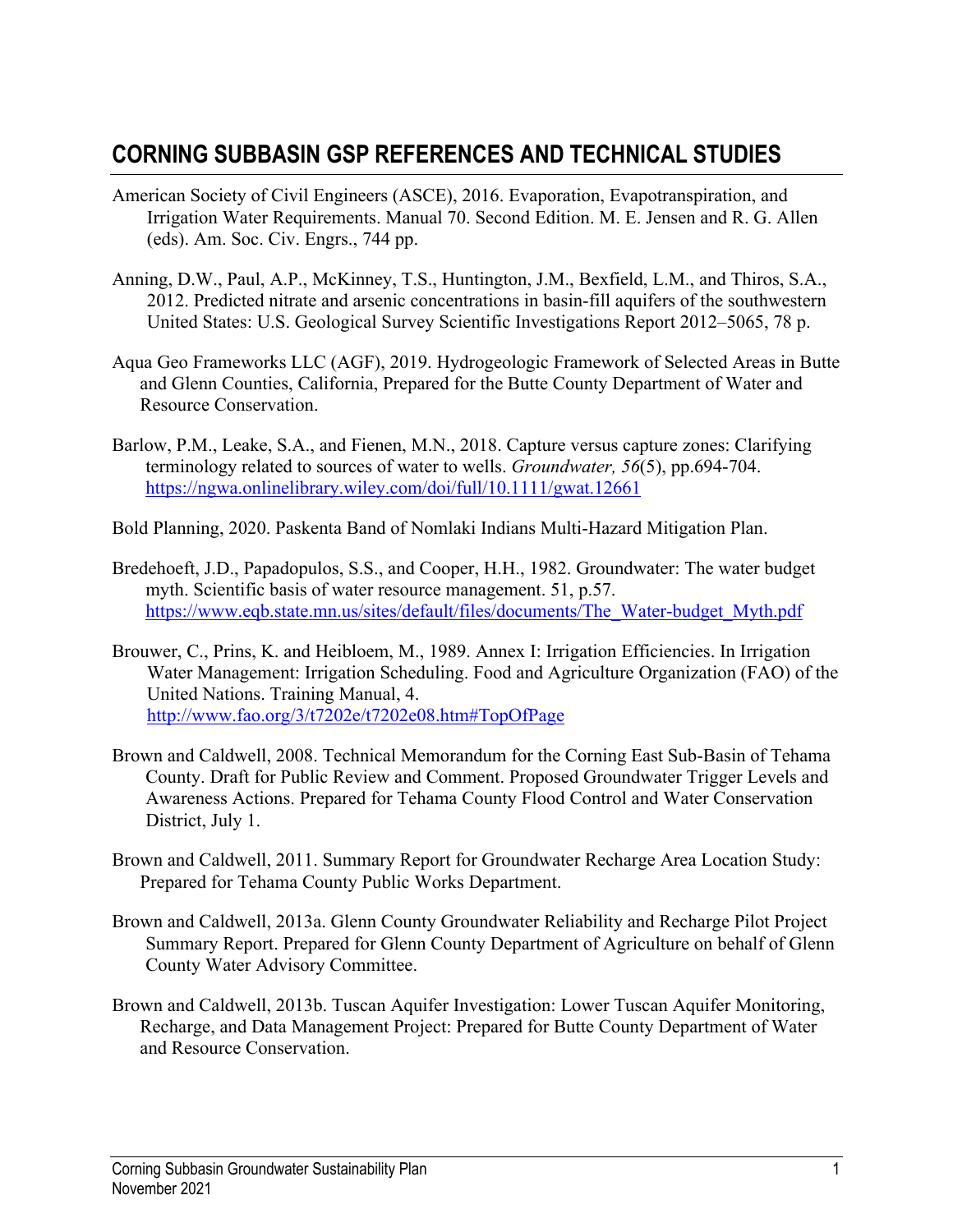- Brown, E, Skougstad, M W, and Fishman, M J. 1970. Methods for collection and analysis of water samples for dissolved minerals and gases, USGS Water-Supply Paper 1454 . [https://pubs.er.usgs.gov/publication/twri05A1\\_1970](https://pubs.er.usgs.gov/publication/twri05A1_1970)
- Bureau of Land Management (BLM), 2020. Personal Communication with Charles Wright, Supervisory Realty Specialist, May 14.
- California Department of Fish and Game, 2004. Comprehensive Management Plan for the Sacramento River Wildlife Area. February.
- California Invasive Plant Council (Cal-IPC), 2003. *Tamarix Ramosissima* Plant Assessment Form.<https://www.cal-ipc.org/plants/paf/tamarix-ramosissima-plant-assessment-form/>
- Cal-IPC, 2020. Central Valley Arundo: Distribution, Impacts, and Management. Final Report to the State of California Wildlife Conservation Board, Agreement No. WC-1561MM. <https://www.cal-ipc.org/solutions/research/central-valley-arundo/>
- California Water Commission (CWC), 2016, Water Storage Investment Program: Technical Reference Document. November.<https://cwc.ca.gov/Water-Storage>
- California Water Service (Cal Water), 2016. 2015 Urban Water Management Plan, Chico-Hamilton City District.
- CDM, 2003. Water Inventory and Analysis. Prepared in association with the California Department of Water Resources, Northern District. Prepared for the Tehama County Flood Control and Water Conservation District.
- Central Valley Region Water Quality Control Board (CVRWQCB), 2018. The Water Quality Control Plan (Basin Plan) for the California Regional Water Quality Control Board Central Valley Region (Fifth Edition). Revised May 2018 (with Approved Amendments). [https://www.waterboards.ca.gov/centralvalley/water\\_issues/basin\\_plans/sacsjr\\_201805.pdf](https://www.waterboards.ca.gov/centralvalley/water_issues/basin_plans/sacsjr_201805.pdf)
- CH2M, 2016. Groundwater Quality Assessment Report. Prepared for Central Valley Regional Water Quality Control Board. Prepared on behalf of Northern California Water Association and Sacramento Valley Water Quality Coalition. January. [https://www.waterboards.ca.gov/centralvalley/water\\_issues/irrigated\\_lands/water\\_quality/co](https://www.waterboards.ca.gov/centralvalley/water_issues/irrigated_lands/water_quality/coalitions_submittals/sacramento_valley/ground_water/2016_0128_sacvalley_gar_rev.pdf) alitions submittals/sacramento\_valley/ground\_water/2016\_0128\_sacvalley\_gar\_rev.pdf
- CH2M, 2017. Sacramento Valley Comprehensive Groundwater Quality Management Plan. Prepared for Central Valley Regional Water Quality Control Board on behalf of Northern California Water Association and Sacramento Valley Water Quality Coalition, January. [https://www.waterboards.ca.gov/centralvalley/water\\_issues/irrigated\\_lands/water\\_quality/co](https://www.waterboards.ca.gov/centralvalley/water_issues/irrigated_lands/water_quality/coalitions_submittals/sacramento_valley/ground_water/2017_0710_svwqc_gqmp_rev.pdf) [alitions\\_submittals/sacramento\\_valley/ground\\_water/2017\\_0710\\_svwqc\\_gqmp\\_rev.pdf](https://www.waterboards.ca.gov/centralvalley/water_issues/irrigated_lands/water_quality/coalitions_submittals/sacramento_valley/ground_water/2017_0710_svwqc_gqmp_rev.pdf)
- CH2M, 2018. Sacramento Valley Regional Water Management Plan. Prepared for the Sacramento River Settlement Contractors.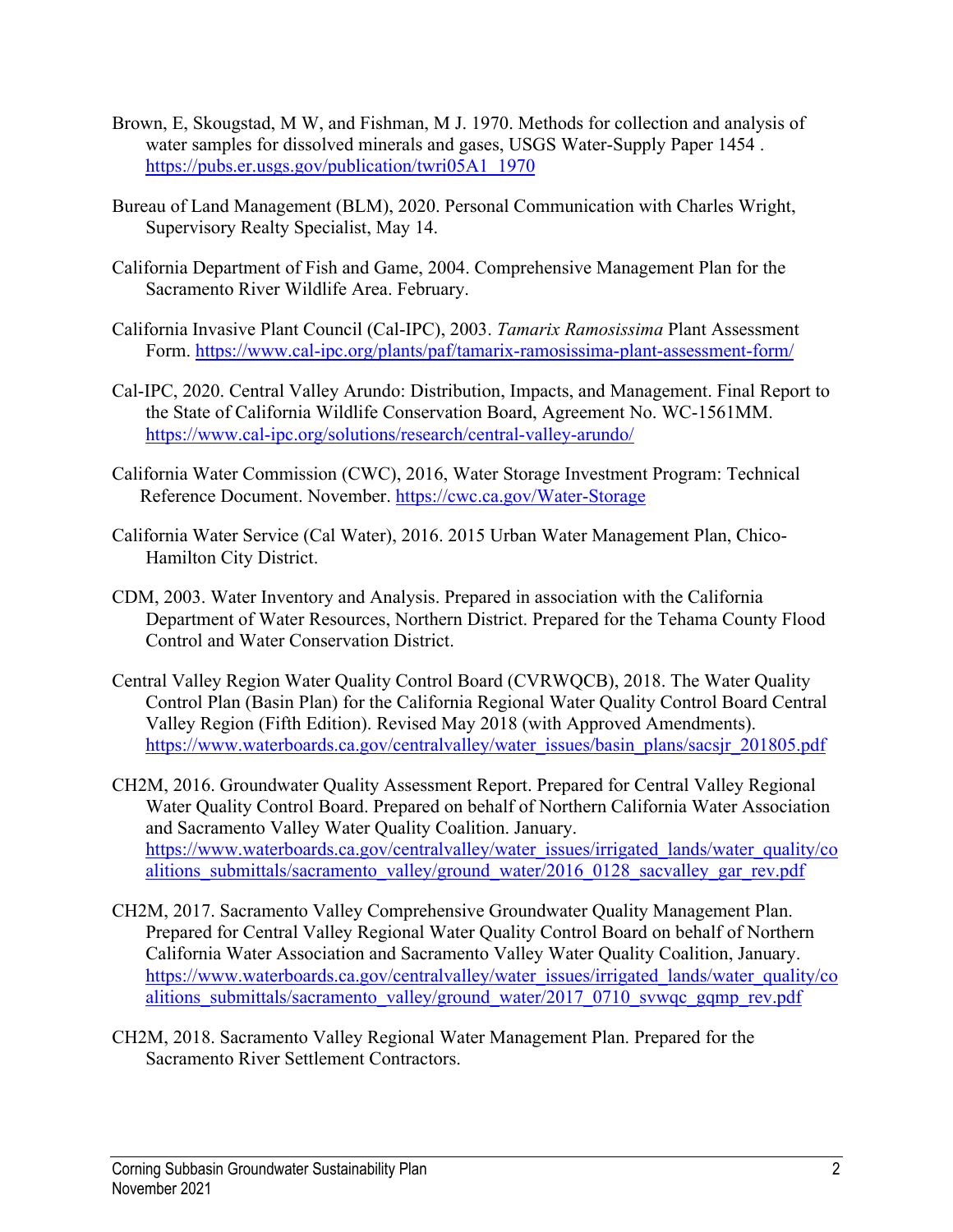- CH2M Hill, 2003. OUWUA Distribution System Modernization and Water Conservation Project. A CALFED Agricultural Conservation Program Grant Study, Prepared for: Orland Unit Water Users Association. January.
- CH2M Hill, 2012. Agricultural Water Management Plan SBx7-7 Compliance for Participating Sacramento River Settlement Contractors. Prepared for Sacramento River Settlement Contractors.
- CH2M Hill, 2014. Sacramento Valley Water Quality Coalition Groundwater Quality Assessment Report. Prepared for Northern California Water Association. June [https://www.waterboards.ca.gov/centralvalley/water\\_issues/irrigated\\_lands/water\\_quality/co](https://www.waterboards.ca.gov/centralvalley/water_issues/irrigated_lands/water_quality/coalitions_submittals/sacramento_valley/ground_water/140918_sacvalley_gar.pdf) [alitions\\_submittals/sacramento\\_valley/ground\\_water/140918\\_sacvalley\\_gar.pdf](https://www.waterboards.ca.gov/centralvalley/water_issues/irrigated_lands/water_quality/coalitions_submittals/sacramento_valley/ground_water/140918_sacvalley_gar.pdf)
- City of Corning, 2020. Personal Communication with Robin Kampmann, City Engineer, December 2020.
- Corning Water District (Corning WD), 2009. Water Management Plan, 2008 Criteria.
- Corning WD, 2017. Water Management Plan, 2017 Criteria.
- Cunningham, W.L., and Schalk, C.W., Comps., 2011, Groundwater technical procedures of the U.S. Geological Survey: U.S. Geological Survey Techniques and Methods 1–A1. <https://pubs.usgs.gov/tm/1a1/pdf/tm1-a1.pdf>
- Davids Engineering, 2017. Orland Unit Water Users' Association. 2017 Agricultural Water Management Plan.
- Davids Engineering, 2018. Glenn County Preliminary Water Budget, Prepared for County of Glenn.
- Davids Engineering, 2020. 2020 Water Management Plan. Prepared for: Corning Water District in Accordance with the Mid Pacific Region 2017 Standard Criteria. August.
- Davids Engineering and West Yost Associates (Davids Engineering and West Yost), 2018. Monitoring Network Assessment Report: Prepared for County of Glenn and County of Colusa, May.
- De Novo Planning Group (DNPG), 2020. Existing Conditions Report for the Glenn County General Plan Update. Prepared for Glenn County.
- Department of Water Resources (DWR), 2004a. Glenn County GPS Subsidence Project 2004. Project Report.
- DWR, 2004b. Stony Creek Groundwater Recharge Investigation, 2003, Glenn County, California. Prepared by the Department of Water Resources Northern District Groundwater Section in cooperation with the Glenn County Department of Agriculture.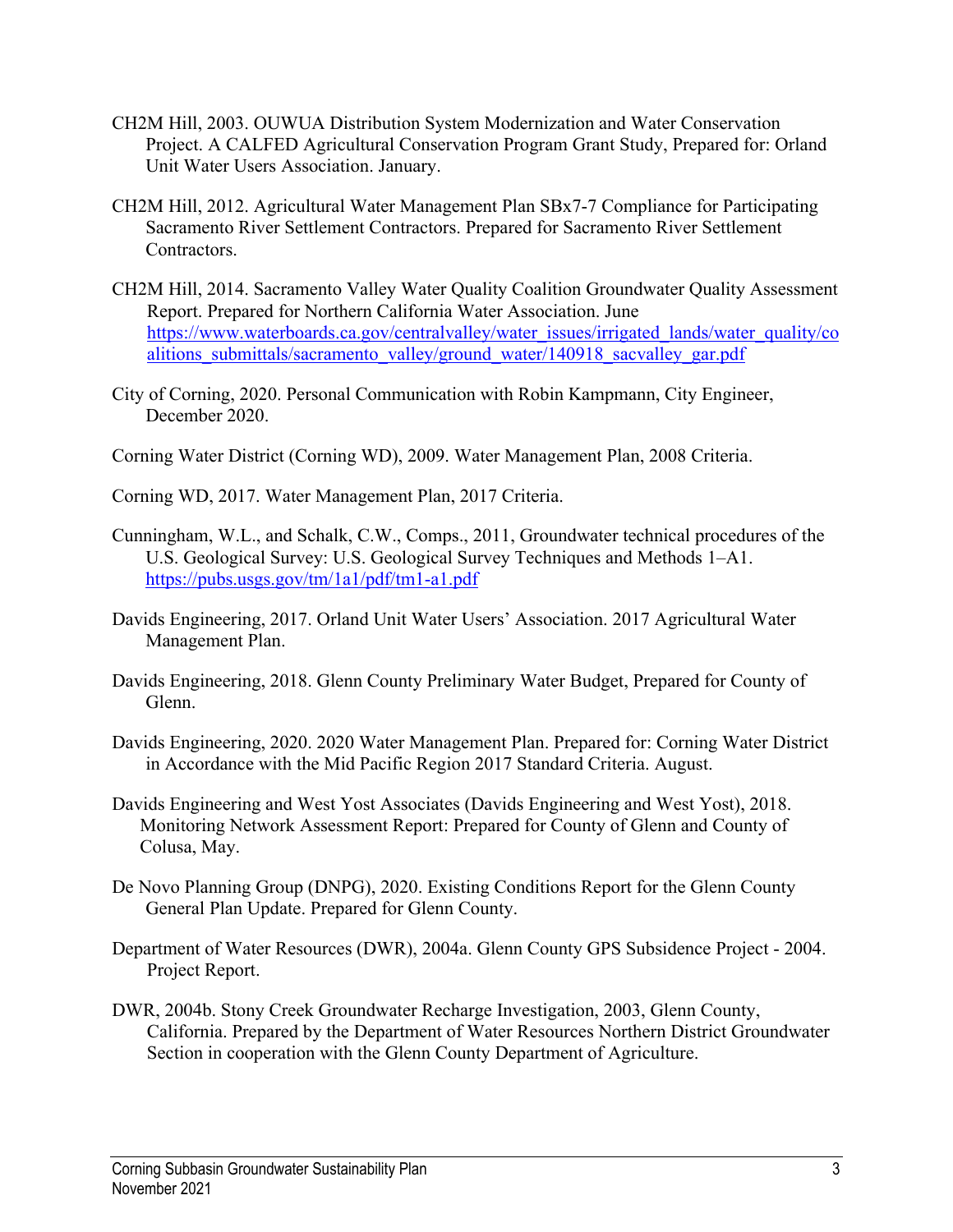- DWR, 2006a. California Groundwater Bulletin 118: Sacramento Valley Groundwater Basin, Corning Subbasin.
- DWR, 2006b. Stony Creek Groundwater Recharge Investigation, 2005 Glenn County, California. Prepared by the Department of Water Resources Northern District on of behalf of the Glenn County Department of Agriculture.
- DWR, 2008. Project Report: 2008 California Department of Water Resources and U.S. Bureau of Reclamation, Sacramento Valley GPS Subsidence Project.
- DWR, 2009. Glenn-Colusa Irrigation District Test-Production Well Installation and Aquifer Testing. Prepared by the California Department of Water Resources Northern District Groundwater Section in cooperation with Glenn-Colusa Irrigation District. <https://www.buttecounty.net/Portals/26/Tuscan/AppendixA-2.pdf>
- DWR, 2014. Geology of the Northern Sacramento Valley: prepared by the California Department of Water Resources Northern Region Office, Groundwater and Geologic Investigations Section, updated September 2014.
- DWR, 2015. Letter Correspondence to the Glenn County Board of Supervisors and Glenn County Water Advisory Committee: Review and comparison of two GPS survey datasets (2004 and 2008) within Glenn County.
- DWR, 2016a. Bulletin 118, Interim Update 2016. [https://water.ca.gov/Programs/Groundwater-](https://water.ca.gov/Programs/Groundwater-Management/Bulletin-118)[Management/Bulletin-118](https://water.ca.gov/Programs/Groundwater-Management/Bulletin-118) Accessed April 21, 2020.
- DWR, 2016b. Best Management Practices for the Sustainable Management of Groundwater: Hydrogeologic Conceptual Model. [https://water.ca.gov/-/media/DWR-Website/Web-](https://water.ca.gov/-/media/DWR-Website/Web-Pages/Programs/Groundwater-Management/Sustainable-Groundwater-Management/Best-Management-Practices-and-Guidance-Documents/Files/BMP-3-Hydrogeologic-Conceptual-Model_ay_19.pdf)[Pages/Programs/Groundwater-Management/Sustainable-Groundwater-Management/Best-](https://water.ca.gov/-/media/DWR-Website/Web-Pages/Programs/Groundwater-Management/Sustainable-Groundwater-Management/Best-Management-Practices-and-Guidance-Documents/Files/BMP-3-Hydrogeologic-Conceptual-Model_ay_19.pdf)[Management-Practices-and-Guidance-Documents/Files/BMP-3-Hydrogeologic-Conceptual-](https://water.ca.gov/-/media/DWR-Website/Web-Pages/Programs/Groundwater-Management/Sustainable-Groundwater-Management/Best-Management-Practices-and-Guidance-Documents/Files/BMP-3-Hydrogeologic-Conceptual-Model_ay_19.pdf)Model ay 19.pdf
- DWR, 2016c, Best Management Practices for the Sustainable Management of Groundwater, Water Budget. [https://water.ca.gov/-/media/DWR-Website/Web-](https://water.ca.gov/-/media/DWR-Website/Web-Pages/Programs/Groundwater-Management/Sustainable-Groundwater-Management/Best-Management-Practices-and-Guidance-Documents/Files/BMP-4-Water-Budget_ay_19.pdf)[Pages/Programs/Groundwater-Management/Sustainable-Groundwater-Management/Best-](https://water.ca.gov/-/media/DWR-Website/Web-Pages/Programs/Groundwater-Management/Sustainable-Groundwater-Management/Best-Management-Practices-and-Guidance-Documents/Files/BMP-4-Water-Budget_ay_19.pdf)[Management-Practices-and-Guidance-Documents/Files/BMP-4-Water-Budget\\_ay\\_19.pdf](https://water.ca.gov/-/media/DWR-Website/Web-Pages/Programs/Groundwater-Management/Sustainable-Groundwater-Management/Best-Management-Practices-and-Guidance-Documents/Files/BMP-4-Water-Budget_ay_19.pdf)
- DWR, 2016d. Best Management Practices for the Sustainable Management of Groundwater: Monitoring Protocols Standards and Sites. [https://water.ca.gov/-/media/DWR-Website/Web-](https://water.ca.gov/-/media/DWR-Website/Web-Pages/Programs/Groundwater-Management/Sustainable-Groundwater-Management/Best-Management-Practices-and-Guidance-Documents/Files/BMP-1-Monitoring-Protocols-Standards-and-Sites_ay_19.pdf)[Pages/Programs/Groundwater-Management/Sustainable-Groundwater-Management/Best-](https://water.ca.gov/-/media/DWR-Website/Web-Pages/Programs/Groundwater-Management/Sustainable-Groundwater-Management/Best-Management-Practices-and-Guidance-Documents/Files/BMP-1-Monitoring-Protocols-Standards-and-Sites_ay_19.pdf)[Management-Practices-and-Guidance-Documents/Files/BMP-1-Monitoring-Protocols-](https://water.ca.gov/-/media/DWR-Website/Web-Pages/Programs/Groundwater-Management/Sustainable-Groundwater-Management/Best-Management-Practices-and-Guidance-Documents/Files/BMP-1-Monitoring-Protocols-Standards-and-Sites_ay_19.pdf)[Standards-and-Sites\\_ay\\_19.pdf](https://water.ca.gov/-/media/DWR-Website/Web-Pages/Programs/Groundwater-Management/Sustainable-Groundwater-Management/Best-Management-Practices-and-Guidance-Documents/Files/BMP-1-Monitoring-Protocols-Standards-and-Sites_ay_19.pdf)
- DWR, 2016e. Best Management Practices for the Sustainable Management of Groundwater: Monitoring Networks and Identification of Data Gaps. [https://water.ca.gov/-/media/DWR-](https://water.ca.gov/-/media/DWR-Website/Web-Pages/Programs/Groundwater-Management/Sustainable-Groundwater-Management/Best-Management-Practices-and-Guidance-Documents/Files/BMP-2-Monitoring-Networks-and-Identification-of-Data-Gaps_ay_19.pdf)[Website/Web-Pages/Programs/Groundwater-Management/Sustainable-Groundwater-](https://water.ca.gov/-/media/DWR-Website/Web-Pages/Programs/Groundwater-Management/Sustainable-Groundwater-Management/Best-Management-Practices-and-Guidance-Documents/Files/BMP-2-Monitoring-Networks-and-Identification-of-Data-Gaps_ay_19.pdf)[Management/Best-Management-Practices-and-Guidance-Documents/Files/BMP-2-](https://water.ca.gov/-/media/DWR-Website/Web-Pages/Programs/Groundwater-Management/Sustainable-Groundwater-Management/Best-Management-Practices-and-Guidance-Documents/Files/BMP-2-Monitoring-Networks-and-Identification-of-Data-Gaps_ay_19.pdf) [Monitoring-Networks-and-Identification-of-Data-Gaps\\_ay\\_19.pdf](https://water.ca.gov/-/media/DWR-Website/Web-Pages/Programs/Groundwater-Management/Sustainable-Groundwater-Management/Best-Management-Practices-and-Guidance-Documents/Files/BMP-2-Monitoring-Networks-and-Identification-of-Data-Gaps_ay_19.pdf)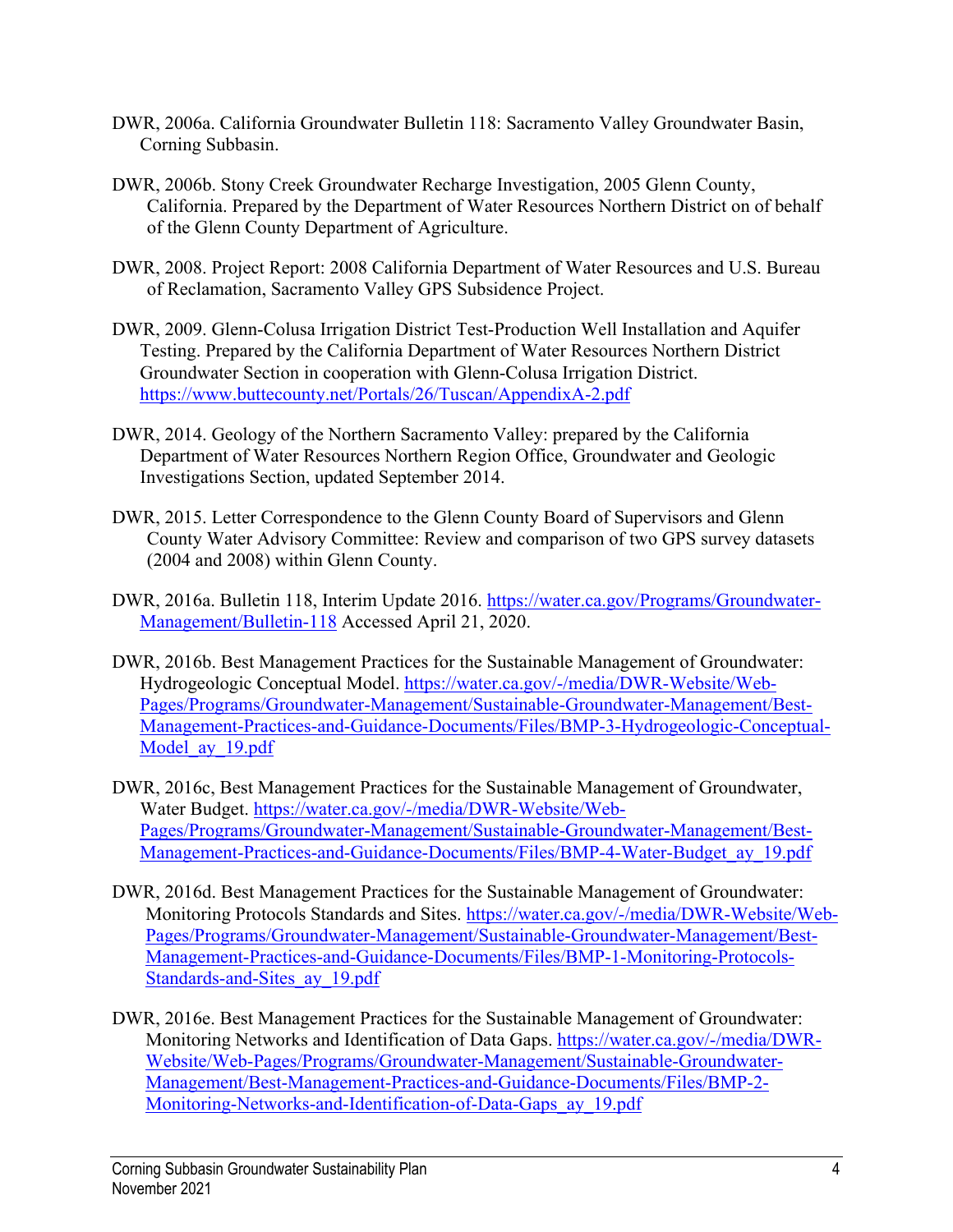- DWR, 2017. Best Management Practices for the Sustainable Management of Groundwater: Sustainable Management Criteria. [https://water.ca.gov/-/media/DWR-Website/Web-](https://water.ca.gov/-/media/DWR-Website/Web-Pages/Programs/Groundwater-Management/Sustainable-Groundwater-Management/Best-Management-Practices-and-Guidance-Documents/Files/BMP-6-Sustainable-Management-Criteria-DRAFT_ay_19.pdf)[Pages/Programs/Groundwater-Management/Sustainable-Groundwater-Management/Best-](https://water.ca.gov/-/media/DWR-Website/Web-Pages/Programs/Groundwater-Management/Sustainable-Groundwater-Management/Best-Management-Practices-and-Guidance-Documents/Files/BMP-6-Sustainable-Management-Criteria-DRAFT_ay_19.pdf)[Management-Practices-and-Guidance-Documents/Files/BMP-6-Sustainable-Management-](https://water.ca.gov/-/media/DWR-Website/Web-Pages/Programs/Groundwater-Management/Sustainable-Groundwater-Management/Best-Management-Practices-and-Guidance-Documents/Files/BMP-6-Sustainable-Management-Criteria-DRAFT_ay_19.pdf)[Criteria-DRAFT\\_ay\\_19.pdf](https://water.ca.gov/-/media/DWR-Website/Web-Pages/Programs/Groundwater-Management/Sustainable-Groundwater-Management/Best-Management-Practices-and-Guidance-Documents/Files/BMP-6-Sustainable-Management-Criteria-DRAFT_ay_19.pdf)
- DWR, 2018a. 2017 GPS Survey of the Sacramento Valley Subsidence Network, Division of Integrated Regional Water Management. Northern Region Office.
- DWR, 2018b, Guidance Document for the Sustainable Management of Groundwater, Guidance for Climate Change Data Use During Groundwater Sustainability Plan Development
- DWR, 2019. Personal Communication with Benjamin Brezing (DWR) on May 30, 2019. Subject: Error bounds on subsidence raster.
- DWR, 2020a. Sustainable Groundwater Management Act 2019 Basin Prioritization. [https://water.ca.gov/News/News-Releases/2019/April/DWR-Announces-Draft-Basin-](https://water.ca.gov/News/News-Releases/2019/April/DWR-Announces-Draft-Basin-Prioritization--under-SGMA-for-57-Modified-Basins)[Prioritization--under-SGMA-for-57-Modified-Basins.](https://water.ca.gov/News/News-Releases/2019/April/DWR-Announces-Draft-Basin-Prioritization--under-SGMA-for-57-Modified-Basins) Accessed 5/28/2020
- DWR, 2020b. California Groundwater Conditions Update Spring 2020. [https://water.ca.gov/-](https://water.ca.gov/-/media/DWR-Website/Web-Pages/Programs/Groundwater-Management/Data-and-Tools/Files/Maps/Groundwater-Level-Change/DOTMAP_Reports/Spring-2020-Groundwater-DOTMAP-Report.pdf) [/media/DWR-Website/Web-Pages/Programs/Groundwater-Management/Data-and-](https://water.ca.gov/-/media/DWR-Website/Web-Pages/Programs/Groundwater-Management/Data-and-Tools/Files/Maps/Groundwater-Level-Change/DOTMAP_Reports/Spring-2020-Groundwater-DOTMAP-Report.pdf)[Tools/Files/Maps/Groundwater-Level-Change/DOTMAP\\_Reports/Spring-2020-](https://water.ca.gov/-/media/DWR-Website/Web-Pages/Programs/Groundwater-Management/Data-and-Tools/Files/Maps/Groundwater-Level-Change/DOTMAP_Reports/Spring-2020-Groundwater-DOTMAP-Report.pdf) [Groundwater-DOTMAP-Report.pdf](https://water.ca.gov/-/media/DWR-Website/Web-Pages/Programs/Groundwater-Management/Data-and-Tools/Files/Maps/Groundwater-Level-Change/DOTMAP_Reports/Spring-2020-Groundwater-DOTMAP-Report.pdf)
- DWR, 2020c. California Central Valley Groundwater-Surface Water Simulation Model Fine Grid (C2VSimFG) Development and Calibration
- DWR, 2020d. Northern Sacramento Valley Dedicated Monitoring Well Groundwater Quality Assessment. Prepared by the Department of Water Resources Division of Regional Assistance Northern Region Office. January.
- Diaz Associates, 2015. City of Corning, 2014-2034 General Plan. Prepared for City of Corning.
- Dudley, T., and Fulton, A. 2006. *Conjunctive Water Management: What is it? What are the challenges?* University of California.<https://ucanr.edu/sites/Tehama/files/20596.pdf>
- Dudley, T., and Fulton, A. [2002?]. Frequently Asked Questions About Glenn County Groundwater Ordinance No. 1115
- Geosyntec Consultants, Inc. (Geosyntec), 2020. California Drywell Guidance Research and Recommendations, Prepared for: California Water Resources Control Board, Sacramento, March 31.
- Gleick, P.H., Christian-Smith, J., and Cooley, H. 2011. Water-use efficiency and productivity: rethinking the basin approach. Water International. 36(7), pp.784-798. https://pacinst.org/wp-content/uploads/2011/12/Water-use-efficiency-and-productivity[rethinking-the-basin-approach.pdf](https://pacinst.org/wp-content/uploads/2011/12/Water-use-efficiency-and-productivity_-rethinking-the-basin-approach.pdf)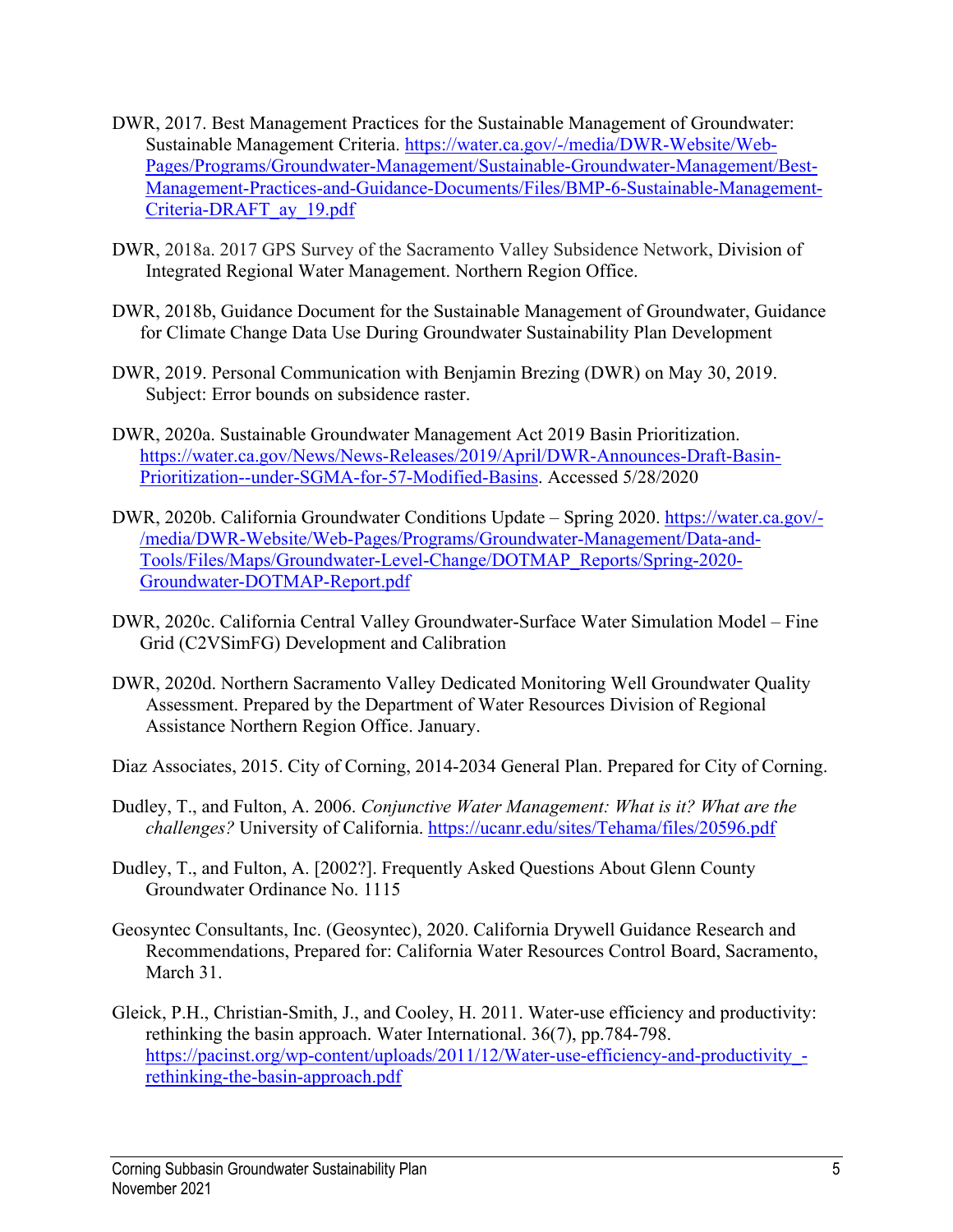- Glenn County Board of Supervisors (GCBS), 2001. Basin Management Objective (BMO) for Groundwater Surface Elevations in Glenn County, California.
- GCBS, 2010a. Basin Management Objective Glenn County Sub-area 8 East Corning Basin Private Pumpers Revision.
- GCBS, 2010b. Basin Management Objective Glenn County Sub-area 4 Orland Unit Water users Association Revision.
- Glenn County RCD, 2010. Community Wildfire Protection Plan Lower Stony Creek Arundo Removal. https://www.glenncountyrcd.org/community-wildfire-protection-plan#body file-[565784e2-2413-42be-9445-e3c68f161021](https://www.glenncountyrcd.org/community-wildfire-protection-plan#body_file-565784e2-2413-42be-9445-e3c68f161021)
- Glenn County RCD, 2011. Glenn County Wildfire Protection Plan. <https://www.glenncountyrcd.org/community-wildfire-protection-plan>
- Glenn County RCD, 2020. Personal communication with Kandi Manhart, Executive Officer, November 30, 2020
- Glenn Local Agency Formation Commission (LAFCO), 2014. Hamilton City Community Services District Municipal Service Review and Sphere of Influence. Resolution 2015-05, December 8.
- Glenn Local Agency Formation Commission (LAFCO), 2019. Final Municipal Service Reviews and Sphere of Influence Plans for the Levee and Reclamation Districts in Glenn County. Resolution No. 2019-01, February 11.
- Glotfelty, M., 2017. Life-Cycle Economic Analysis of Water Wells. Water Well Journal, March 31. [https://waterwelljournal.com/life-cycle-economic-analysis-of-water-wells/](https://waterwelljournal.com/life-cycle-economic-analysis-of-water-wells)
- Greene, T.J., and Hoover, K., 2014. Hydrostratigraphy and Pump-Test Analysis of the Lower Tuscan/Tehama Aquifer, Northern Sacramento Valley, CA: CSU-Chico Department of Geological and Environmental Sciences.
- Heath, R. C., 1976. Design of ground-water level observation-well programs: Ground Water, V. 14, no. 2, p. 71-77. [https://ngwa.onlinelibrary.wiley.com/doi/abs/10.1111/j.1745-](https://ngwa.onlinelibrary.wiley.com/doi/abs/10.1111/j.1745-6584.1976.tb03635.x) [6584.1976.tb03635.x](https://ngwa.onlinelibrary.wiley.com/doi/abs/10.1111/j.1745-6584.1976.tb03635.x)
- Helly, E.J. and Harwood, D.S., 1985. Geologic Map of the Late Cenozoic Deposits of the Sacramento Valley and Northern Sierran Foothills, California: U.S. Geological Survey Field Studies Map MF-1790, Scale 1:62,000.<https://pubs.usgs.gov/mf/1985/1790>
- Hopkins, J., and Anderson, B., 2016. A Field Manual for Groundwater-level Monitoring at the Texas Water Development Board: UM-52, 26 p. https://www.twdb.texas.gov/groundwater/docs/UMs/UM-52.pdf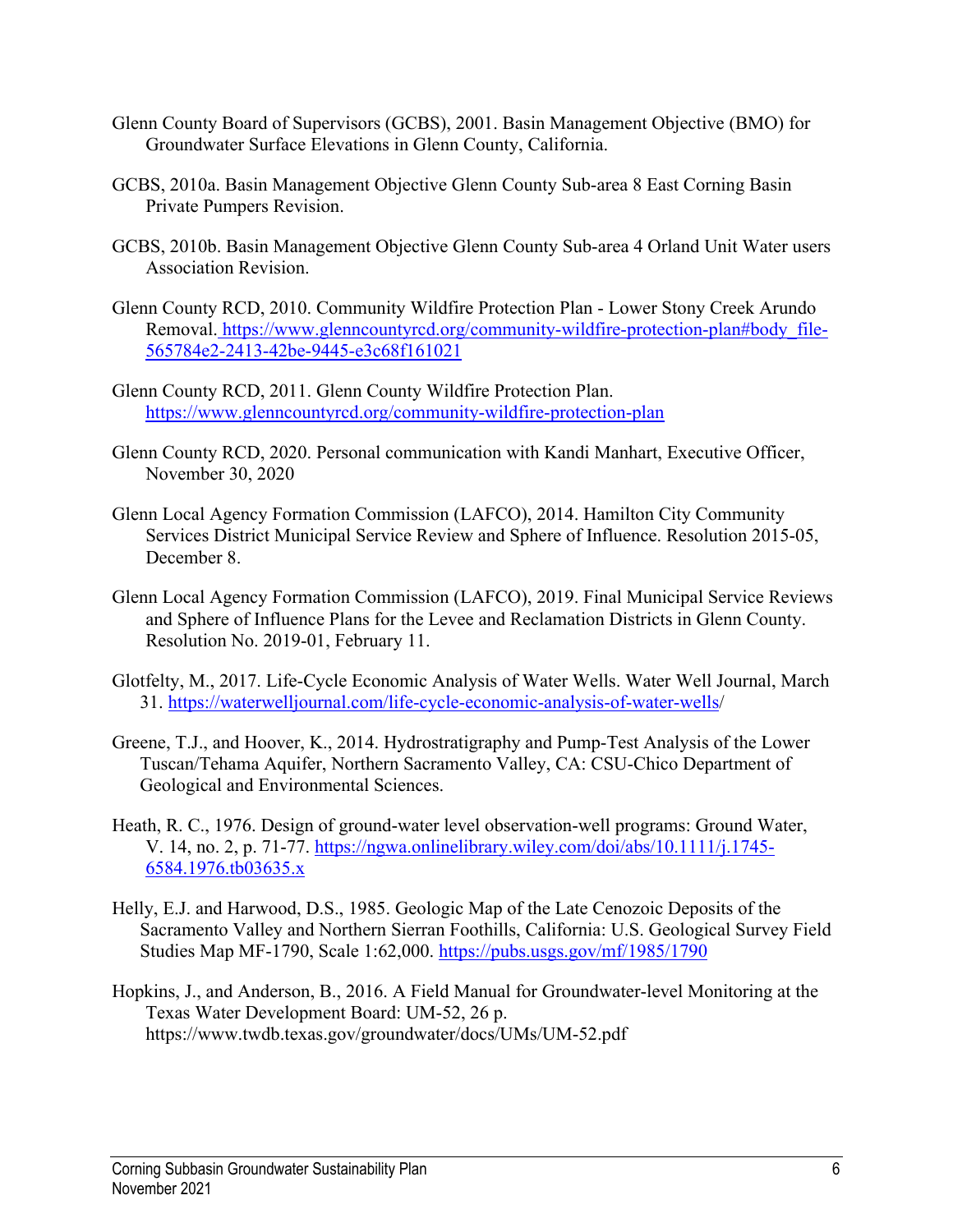- Johnson, J., 2019. Storms Cause Flooding, Evacuations. Corning Observer, February 13, 2019. Accessed online: https://www.appeal-democrat.com/corning\_observer/storms-causeflooding-evacuations/article\_0981b1b6-2ff2-11e9-bfa9-5b62865ecf90.html
- Knight et al., 2018. Building Hydrogeologic Conceptual Models from Airborne Electromagnetic Data: Developing the Optimal Workflow.
- LACO Associates, 2019. Tribal Environmental Evaluation (TEE), Rolling Hills Casino Renovation and Expansion. Prepared for the Paskenta Band of Nomlaki Indians.
- Land IQ, 2020. Tehama County 2018 Land Use, Personal Communication with Ryan Teubert, Water Resources Manager, Tehama County Flood Control and Water Conservation District.
- Lankford, B., Closas, A., Dalton, J., Gunn, E.L., Hess, T., Knox, J.W., van der Kooij, S., Lautze, J., Molden, D., Orr, S. and Pittock, J., 2020. A scale-based framework to understand the promises, pitfalls and paradoxes of irrigation efficiency to meet major water challenges. Global Environmental Change. 65, p.102182. <https://www.sciencedirect.com/science/article/pii/S0959378020307652>
- Leake, S.A., 2011. Capture—Rates and directions of groundwater flow don't matter! Groundwater, 49(4), pp.456-458. <https://ngwa.onlinelibrary.wiley.com/doi/full/10.1111/j.1745-6584.2010.00797.x>
- Luhdorff & Scalmanini Consulting Engineers (LSCE), 2016. Salt and Nitrate Conditions in the Central Valley Region
- LSCE, 2019a. 2018 Annual Groundwater Monitoring Results for the Sacramento Valley Water Quality Coalition.
- LSCE, 2019b. Sacramento River Watershed: Groundwater Quality Conditions and High Resolution Nitrate and TDS Mapping. Prepared for Sacramento Valley Water Quality Coalition. August.
- LSCE, 2020. Central Valley Dairy Representative Monitoring Program Year 8 Annual Report (2019). April 1, 2020, bound in five parts.
- Michael Baker International, 2018. Glenn County, CA Multi-Jurisdiction Hazard Mitigation Plan. Prepared on behalf of Glenn County Planning and Public Works Agency in cooperation with Cities of Orland and Willows.
- Natural Resources Conservation Service (NRCS), 1999. Soil Taxonomy, A Basin System of Soil Classification for Making and Interpreting Soil Surveys: United States Department of Agriculture, Agriculture Handbook #436.
- Northern California Water Association (NCWA), 2006. Sacramento Valley Integrated Regional Water Management Plan. January.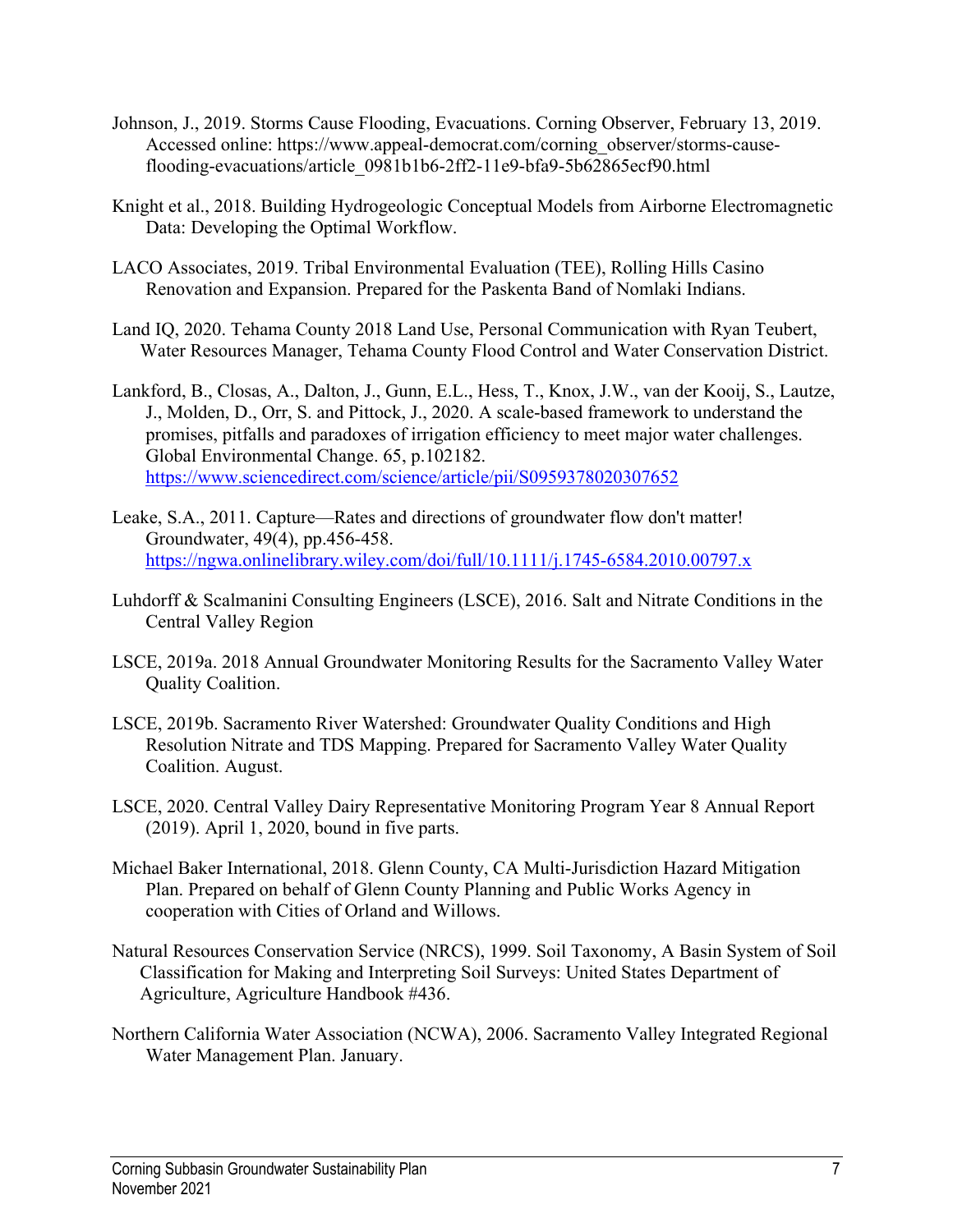- O'Geen A., Saal M., Dahlke H., Doll D., Elkins R., Fulton A., Fogg G., Harter T., Hopmans J., Ingels C., Niederholzer F., Sandoval Solis S., Verdegaal P., Walkinshaw M., 2015. Soil suitability index identifies potential areas for groundwater banking on agricultural lands. Calif Agr 69(2):75-84.<https://doi.org/10.3733/ca.v069n02p75>
- Olmstead, F.H., and Davids, G.H., 1961. Geologic Features and Groundwater Storage Capacity of the Sacramento Valley: U.S. Geological Survey Water Supply Paper 1497. <https://pubs.usgs.gov/wsp/1497/report.pdf>
- Perry, C. 2007. Efficient Irrigation; inefficient communication; flawed recommendations. Irrigation and Drainage. The Journal of the International Commission on Irrigation and Drainage. 56(4), pp.367-378. <https://onlinelibrary.wiley.com/doi/epdf/10.1002/ird.323>
- PMC, 2009. Tehama County General Plan. Prepared for Tehama County.
- PMC, 2010. City of Orland General Plan 2010-2028. Prepared for City of Orland. <https://www.cityoforland.com/wp-content/uploads/2021/06/DraftGeneralPlanOct2010.pdf>
- Public Comment, Ian Turnbull, CSAB Board Alternate Member, June 3, 2020.
- Puls, R W. and M. J. Barcelona, 1996. Ground water issue: Low-flow (minimal drawdown) ground-water sampling procedures. U.S. Environmental Protection Agency, Washington, DC, EPA/540/S-95/504 (NTIS 97-118822).
- Rice, E.W., R.B. Baire, A.D. Eaton, and L.S. Clesceri, ed. 2012. Standard methods for the examination of water and wastewater. Washington, DC: American Public Health Association, American Water Works Association, and Water Environment Federation.
- Rohde M.M., Seapy B., Rogers R., Castañeda X., editors, 2019. Critical Species LookBook: A compendium of California's threatened and endangered species for sustainable groundwater management. The Nature Conservancy, San Francisco, California.
- Sanden, B.L., Prichard, T.L., and Fulton, A.E., 2016. Assessing and Improving Water Penetration. In L. Ferguson and D.R. Haviland (eds.) Pistachio Production Manual, Publication 3545. University of California Agriculture and Natural Resources (UCANR) Publications.
- Sears, L., Caparelli, J., Lee, C., Pan, D., Strandberg, G., Vuu, L., and Lin Lawell, C.Y.C. 2018. Jevons' paradox and efficient irrigation technology. Sustainability, 10(5), p.1590. <https://www.mdpi.com/2071-1050/10/5/1590/htm>
- Sophocleous, M., 1983. Groundwater observation network design for the Kansas groundwater management districts, USA: Journal of Hydrology, vol. 61, pp 371-389. <https://www.sciencedirect.com/science/article/abs/pii/0022169483900021>
- State of California Department of Finance, 2020. E-1 Population Estimates for Cities, Counties and the State with Annual Percent Change - January 1, 2019 and 2020.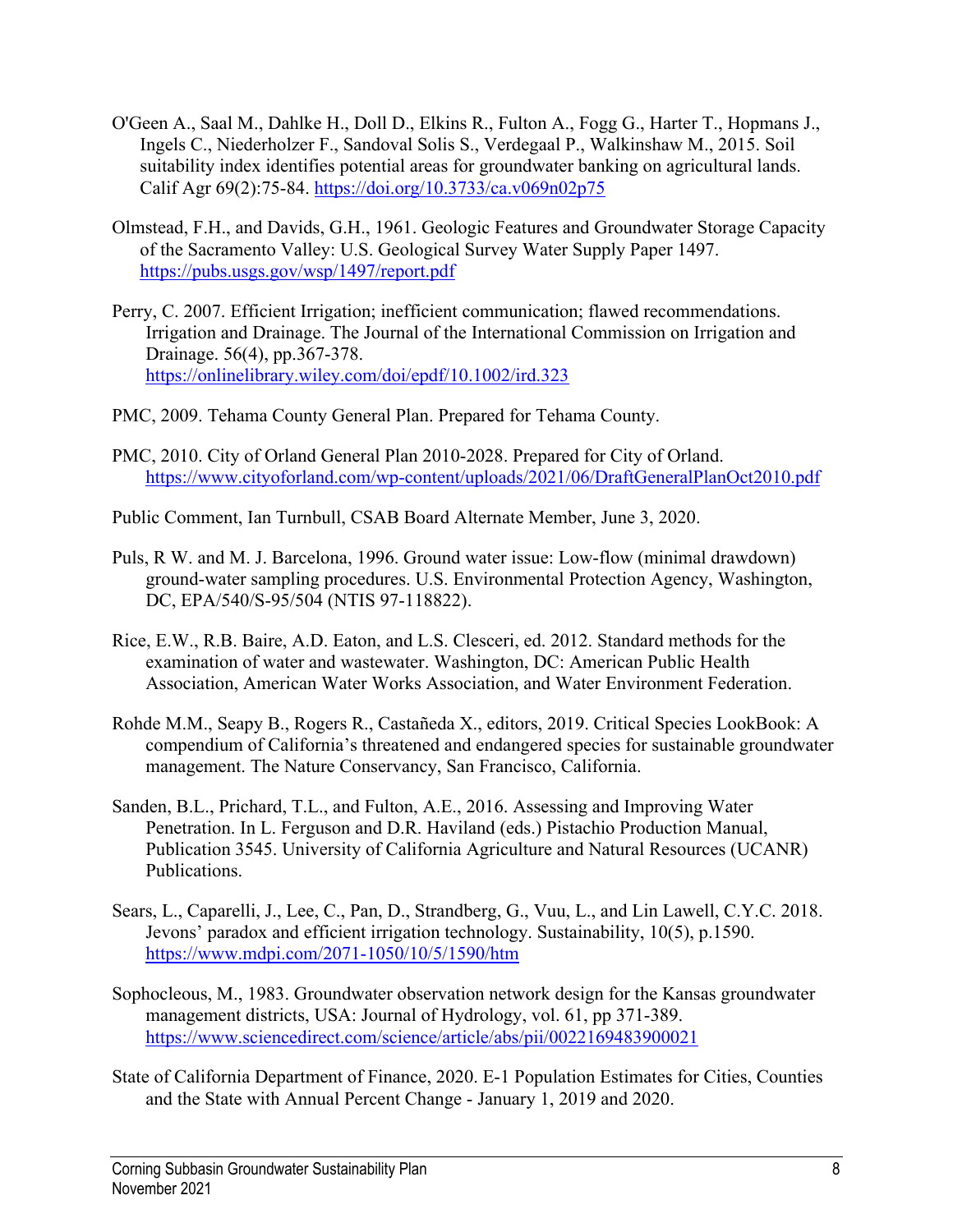- SWRCB, 1998. Water Right Order 98-08, In the Matter of the Declaration of Fully Appropriated Stream Systems in California. [https://www.waterboards.ca.gov/waterrights/board\\_decisions/adopted\\_orders/orders/1998/w](https://www.waterboards.ca.gov/waterrights/board_decisions/adopted_orders/orders/1998/wro98-08.pdf) [ro98-08.pdf](https://www.waterboards.ca.gov/waterrights/board_decisions/adopted_orders/orders/1998/wro98-08.pdf)
- SWRCB, 2014. Dry Wells: Uses, Regulations, and Guidelines in California and Elsewhere. [https://www.waterboards.ca.gov/board\\_reference/2014fall/docs/dry\\_wells\\_fs.pdf](https://www.waterboards.ca.gov/board_reference/2014fall/docs/dry_wells_fs.pdf)
- Tehama County Flood Control and Water Conservation District (TCFCWCD), 2012. Coordinated AB 3030 Groundwater Management Plan. Prepared for TCFCWCD Board of Directors.
- Tehama County, 2018. Tehama County Multi-Jurisdictional Hazard Mitigation Plan. 2018 Plan Update.
- The Nature Conservancy (TNC), 2019. California and GreenInfo Network GageGap. <https://gagegap.codefornature.org/>
- Theis, C.V. 1940. The source of water derived from wells. *Civil Engineering*, *10*(5), pp.277-280. [https://www.eqb.state.mn.us/sites/default/files/documents/Source\\_of\\_Water\\_Derived\\_from\\_](https://www.eqb.state.mn.us/sites/default/files/documents/Source_of_Water_Derived_from_Wells.pdf) [Wells.pdf](https://www.eqb.state.mn.us/sites/default/files/documents/Source_of_Water_Derived_from_Wells.pdf)
- Thomes Creek Water District (Thomes Creek WD), 2020, Surface Water Delivery Data. Obtained July 30.
- Towill, Inc, 2020. InSAR Data Accuracy for California Groundwater Basins CGPS Data Comparative Analysis January 2015 to September 2019, March.
- United States Bureau of Reclamation (USBR), 2020, Water Delivery Monthly Tables. [https://www.usbr.gov/mp/cvo/vungvari/table\\_21\\_2020.pdf](https://www.usbr.gov/mp/cvo/vungvari/table_21_2020.pdf)
- United States Department of Agriculture Natural Resources Conservation Service (USDA-NRCS), 2014. Soil Infiltration: Soil Health – Guides for Educators. May 2014: [https://www.nrcs.usda.gov/Internet/FSE\\_DOCUMENTS/nrcs142p2\\_051576.pdf](https://www.nrcs.usda.gov/Internet/FSE_DOCUMENTS/nrcs142p2_051576.pdf)
- United States Geological Survey (USGS), 2008. Ground-Water Quality Data in the Middle Sacramento Valley Study Unit, 2006 – Results from the California GAMA Program. Data Series 385. U.S. Department of the Interior.<https://pubs.usgs.gov/ds/385/pdf/DS385.pdf>
- United States Geological Survey (USGS), 2009. Groundwater Availability of Central Valley Aquifer, California. Professional Paper 1766. U.S. Department of the Interior. [https://pubs.usgs.gov/pp/1766/PP\\_1766.pdf](https://pubs.usgs.gov/pp/1766/PP_1766.pdf)
- United States Geological Survey (USGS), 2011. Status of Groundwater Quality in the Southern, Middle, and Northern Sacramento Valley Study Units, 2005-08: California GAMA Priority Basin Project. Prepared in cooperation with the California State Water Resources Control Board. Scientific Investigations Report 2011-5002.